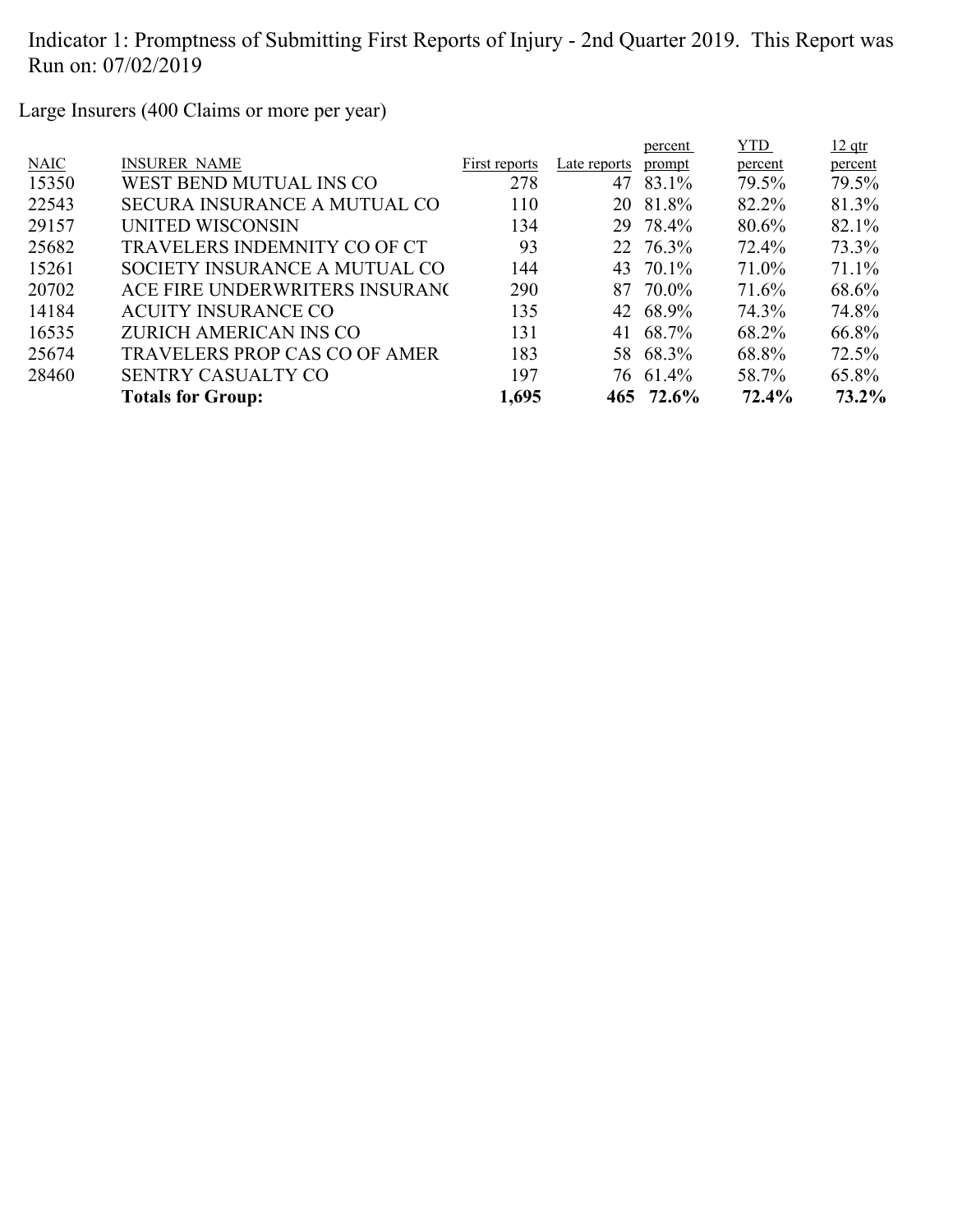Medium Size Insurers (65 -399 Claims or more per year)

|             |                                        |               |                | percent  | <b>YTD</b> | $12$ qtr |
|-------------|----------------------------------------|---------------|----------------|----------|------------|----------|
| <b>NAIC</b> | <b>INSURER NAME</b>                    | First reports | Late reports   | prompt   | percent    | percent  |
| 13935       | FEDERATED MUTUAL INS CO                | 31            |                | 2 93.5%  | 96.8%      | 93.5%    |
| 12305       | ACCIDENT FUND NATIONAL INS CO          | 28            | $\mathbf{1}$   | 96.4%    | 93.5%      | 87.8%    |
| 23035       | LIBERTY MUTUAL FIRE INS CO             | 15            |                | 3 80.0%  | 84.4%      | 75.6%    |
| 11527       | <b>LEAGUE OF WIS MUNICIPALITIES MU</b> | 42            | 7              | 83.3%    | 84.2%      | 87.7%    |
| 26271       | ERIE INSURANCE EXCHANGE                | 46            | 8              | 82.6%    | 83.9%      | 81.0%    |
| <b>SI</b>   | UW-SYSTEM ADMINISTRATION               | 51            | 12             | 76.5%    | 82.7%      | 71.9%    |
| 10166       | <b>ACCIDENT FUND INS CO OF AMERICA</b> | 64            | 9              | 85.9%    | 82.1%      | 84.2%    |
| 21458       | <b>EMPLOYERS INSURANCE CO OF WAL</b>   | 12            |                | 5 58.3%  | 81.5%      | 79.3%    |
| <b>SI</b>   | <b>KWIK TRIP INC</b>                   | 15            | $\mathbf{1}$   | 93.3%    | 80.6%      | 88.2%    |
| <b>SI</b>   | <b>DEPT OF ADMINISTRATION</b>          | 74            | 13             | 82.4%    | 80.4%      | 85.4%    |
| 10677       | CINCINNATI INSURANCE CO                | 33            | 10             | 69.7%    | 79.7%      | 75.0%    |
| 29424       | HARTFORD CASUALTY INS CO               | 21            | 5              | 76.2%    | 79.5%      | 70.9%    |
| 11374       | <b>SFM MUTUAL INS CO</b>               | 55            | 10             | 81.8%    | 78.8%      | 86.3%    |
| 18988       | <b>AUTO OWNERS INS CO</b>              | 37            | $\overline{7}$ | 81.1%    | 78.7%      | 77.0%    |
| 15377       | WESTERN NATIONAL MUTUAL INS C          | 23            |                | 5 78.3%  | 78.4%      | 85.5%    |
| 11150       | <b>ARCH INSURANCE CO</b>               | 39            | 11             | 71.8%    | 78.0%      | 69.2%    |
| 14303       | <b>INTEGRITY INSURANCE CO</b>          | 39            |                | 7 82.1%  | 77.9%      | 77.9%    |
| 19275       | AMERICAN FAMILY MUTUAL INS CO          | 12            | $\overline{0}$ | 100.0%   | 77.1%      | 81.2%    |
| 40142       | AMERICAN ZURICH INS CO                 | 72            | 14             | 80.6%    | 76.6%      | 78.6%    |
| 10340       | STONINGTON INS CO                      | 16            |                | 5 68.8%  | 75.9%      | 89.0%    |
| 24449       | REGENT INSURANCE CO                    | 10            |                | 4 60.0%  | 75.0%      | 75.0%    |
| 33600       | L M INSURANCE CORP                     | 54            | 13             | 75.9%    | 75.0%      | 70.2%    |
| 31895       | AMERICAN INTERSTATE INS CO             | 17            |                | 4 76.5%  | 75.0%      | 74.2%    |
| 21407       | <b>EMCASCO INSURANCE CO</b>            | 108           |                | 36 66.7% | 74.8%      | 76.9%    |
| 25402       | <b>EMPLOYERS ASSURANCE CORP</b>        | 41            | 12             | 70.7%    | 73.6%      | 73.1%    |
| 13021       | UNITED FIRE & CASUALTY CO              | 13            |                | 2 84.6%  | 73.0%      | 68.0%    |
| 37885       | XL SPECIALTY INSURANCE COMPAN          | 41            | 10             | 75.6%    | 72.6%      | 71.3%    |
| 14176       | HASTINGS MUTUAL INS CO                 | 21            |                | 5 76.2%  | 72.3%      | 68.8%    |
| 23817       | <b>ILLINOIS NATIONAL INS CO</b>        | 55            | 17             | 69.1%    | 72.1%      | 73.3%    |
| 24554       | XL INSURANCE AMERICA INC               | 39            | 8              | 79.5%    | 71.6%      | 71.2%    |
| 29459       | TWIN CITY FIRE INS CO                  | 67            | 20             | 70.1%    | 67.4%      | 70.9%    |
| 25666       | TRAVELERS INDEMNITY CO OF AMEI         | 21            |                | 7 66.7%  | 66.7%      | 70.8%    |
| 21415       | <b>EMPLOYERS MUTUAL CAS CO</b>         | 48            |                | 20 58.3% | 66.7%      | 74.6%    |
| 23841       | NEW HAMPSHIRE INSURANCE CO             | 100           |                | 34 66.0% | 65.3%      | 71.8%    |
| 19259       | <b>SELECTIVE INS CO OF SOUTH CAROL</b> | 8             | 3              | 62.5%    | 63.6%      | 68.3%    |
| 13986       | FRANKENMUTH MUTUAL INS CO              | 24            | 12             | 50.0%    | 63.5%      | 76.3%    |
| 24147       | <b>OLD REPUBLIC INS CO</b>             | 77            |                | 29 62.3% | 63.0%      | 66.0%    |
| SI          | <b>KOHLER CO</b>                       | 20            |                | 7 65.0%  | 62.9%      | 55.1%    |
| 18767       | CHURCH MUTUAL INSURANCE CO             | 33            | 15             | 54.5%    | 59.7%      | 67.2%    |
| 15091       | <b>RURAL MUTUAL INS CO</b>             | 65            |                | 23 64.6% | 58.3%      | 57.9%    |
| 42404       | <b>LIBERTY INSURANCE CORP</b>          | 40            |                | 19 52.5% | 57.8%      | 67.7%    |
| SI          | MILWAUKEE BOARD OF SCHOOL DIR          | 21            | 9              | 57.1%    | 57.5%      | 47.1%    |
| 24988       | SENTRY INSURANCE A MUTUAL CO           | 77            | 28             | 63.6%    | 56.7%      | 63.3%    |
| 23434       | MIDDLESEX INSURANCE CO                 | 59            |                | 24 59.3% | 56.1%      | 65.8%    |
| 22667       | ACE AMERICAN INSURANCE CO              | 37            |                | 16 56.8% | 54.4%      | 59.1%    |
| 19950       | <b>WILSON MUTUAL INS CO</b>            | 10            |                | 6 40.0%  | 53.8%      | 66.2%    |
| 15105       | SAFETY NATIONAL CASUALTY CORP          | 44            |                | 25 43.2% | 53.4%      | 59.1%    |
| 20427       | AMERICAN CASUALTY CO OF READI          | 13            |                | 8 38.5%  | 50.0%      | 59.5%    |
|             |                                        |               |                |          |            |          |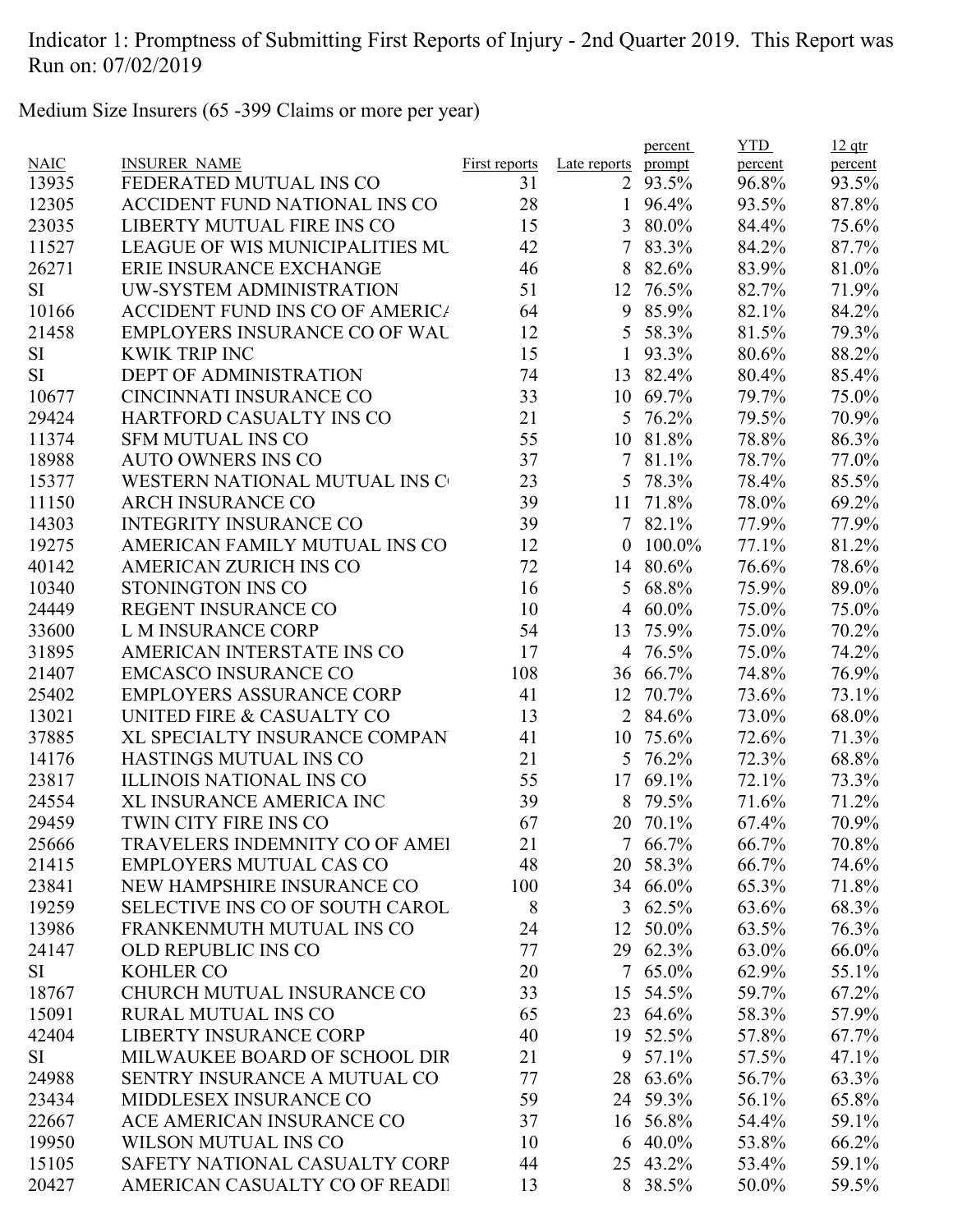Medium Size Insurers (65 -399 Claims or more per year)

|           |                                    |               |              | percent  | <b>YTD</b> | $12$ qtr |
|-----------|------------------------------------|---------------|--------------|----------|------------|----------|
| NAIC      | <b>INSURER NAME</b>                | First reports | Late reports | prompt   | percent    | percent  |
| 19429     | <b>INSURANCE CO OF STATE OF PA</b> | 14            |              | $50.0\%$ | $45.7\%$   | 53.6%    |
| 20397     | VIGILANT INSURANCE CO              | 17            | 10.          | 41.2%    | 43.3%      | $62.1\%$ |
| <b>SI</b> | <b>CITY OF MADISON</b>             | 34            |              | 20 41.2% | 42.9%      | 53.3%    |
| 20281     | FEDERAL INSURANCE CO               | 15            | 9            | $40.0\%$ | 33.3%      | 55.3%    |
| <b>SI</b> | <b>CITY OF MILWAUKEE</b>           | 92            |              | 62 32.6% | 32.8%      | 43.3%    |
| 34789     | 21ST CENTURY CENTENNIAL INS CO     | 0             |              | $0.0\%$  | $0.0\%$    | 50.0%    |
|           | <b>Totals for Group:</b>           | 2,060         | 659          | 68.0%    | 68.3%      | 71.2%    |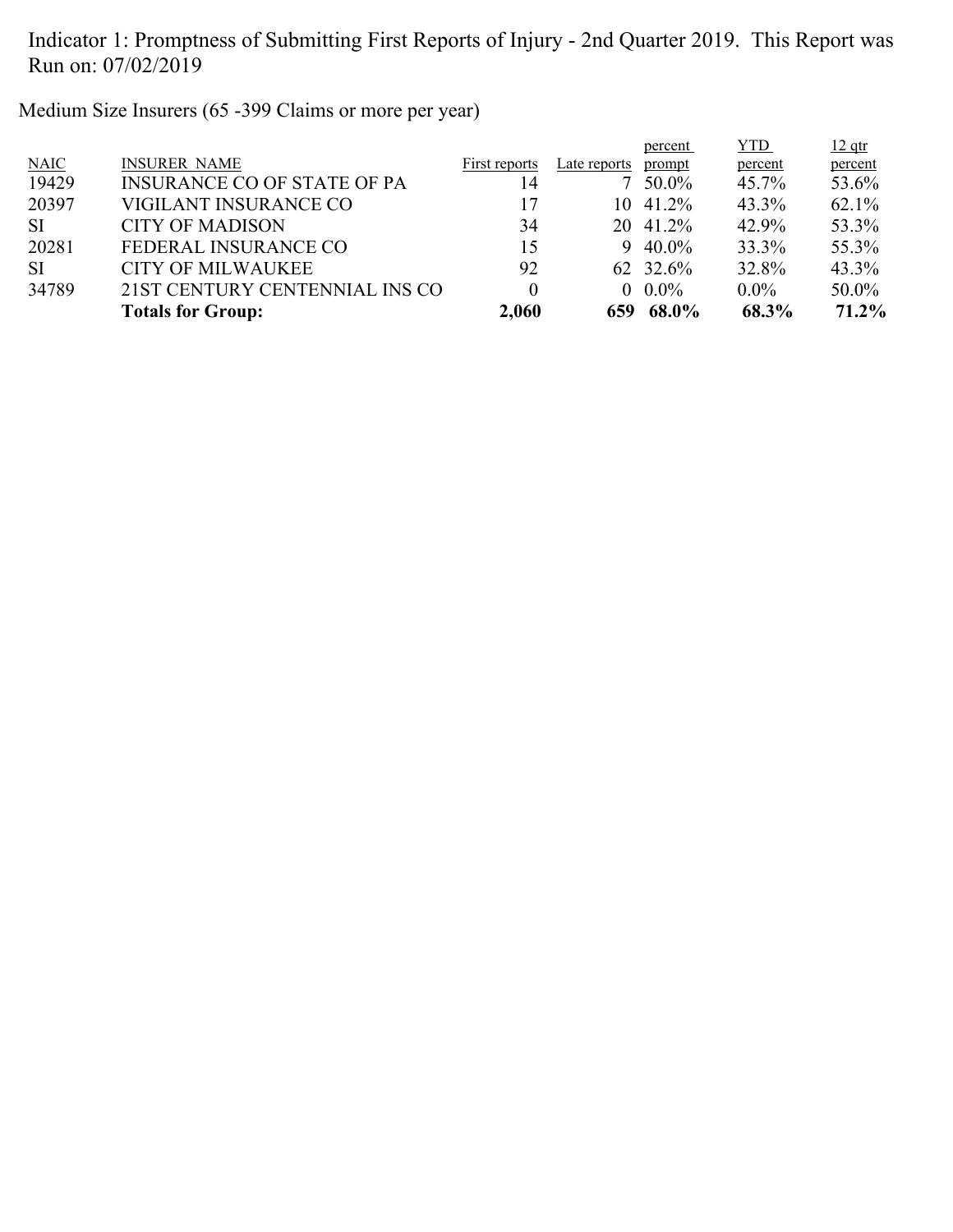Small Size Insurers (Less than 65 Claims per year)

|             |                                       |                      |                  | percent      | <b>YTD</b> | $12$ qtr |
|-------------|---------------------------------------|----------------------|------------------|--------------|------------|----------|
| <b>NAIC</b> | <b>INSURER NAME</b>                   | <b>First reports</b> | Late reports     | prompt       | percent    | percent  |
| <b>SI</b>   | <b>MAYO CLINIC HEALTH SYS-NW WI R</b> | 6                    | $\theta$         | 100.0%       | 100.0%     | 97.0%    |
| 21261       | ELECTRIC INSURANCE CO                 | $\overline{2}$       | $\mathbf{0}$     | 100.0%       | 100.0%     | 89.7%    |
| 24112       | <b>WESTFIELD INSURANCE CO</b>         | $\overline{7}$       | 1                | 85.7%        | 76.9%      | 87.7%    |
| <b>SI</b>   | FEDERAL EXPRESS CORPORATION           | 27                   | 1                | 96.3%        | 95.7%      | 87.6%    |
| 11371       | <b>GREAT WEST CASUALTY CO</b>         | 20                   | 1                | 95.0%        | 89.3%      | 86.3%    |
| 20109       | <b>BITCO NATIONAL INS CO</b>          | 9                    | $\boldsymbol{0}$ | 100.0%       | 100.0%     | 86.3%    |
| SI          | MILWAUKEE TRANSPORT SERVICES          | 6                    | $\overline{2}$   | 66.7%        | 76.9%      | 86.3%    |
| <b>SI</b>   | FEDEX FREIGHT INC                     | $\overline{7}$       | $\theta$         | 100.0%       | 100.0%     | 84.2%    |
| 10351       | FIRST DAKOTA INDEMNITY COMPAN         | 13                   | 3                | 76.9%        | 84.4%      | 82.4%    |
| 12262       | PENN MFRS ASSOCIATION INS CO          | 10                   |                  | 2 80.0%      | 68.0%      | 82.4%    |
| 15148       | SHEBOYGAN FALLS INS CO                | $\overline{2}$       | $\mathbf{0}$     | 100.0%       | 88.9%      | 81.4%    |
| 19410       | COMMERCE & INDUSTRY INS CO            | 9                    | 1                | 88.9%        | 86.7%      | 81.0%    |
| 24228       | PEKIN INSURANCE CO                    | $\overline{2}$       | $\boldsymbol{0}$ | 100.0%       | 77.8%      | 80.9%    |
| SI          | <b>USF HOLLAND LLC</b>                | 6                    | 1                | 83.3%        | 66.7%      | 80.6%    |
| <b>SI</b>   | <b>BRUNSWICK CORPORATION</b>          | $\overline{4}$       | $\overline{0}$   | 100.0%       | 72.7%      | 80.6%    |
| 24830       | CITIES & VILLAGES MUTUAL INS CO       | 11                   | 1                | 90.9%        | 88.0%      | 80.6%    |
| <b>SI</b>   | SSM HEALTH CARE OF WISCONSIN IN       | 16                   | 9                | 43.8%        | 42.9%      | 80.3%    |
| <b>SI</b>   | <b>COLUMBIA ST MARY'S INC</b>         | 15                   |                  | 2 86.7%      | 90.0%      | 80.0%    |
| 37478       | HARTFORD INSURANCE CO OF THE M        | $\boldsymbol{0}$     | $\mathbf{0}$     | $0.0\%$      | $0.0\%$    | 79.7%    |
| 32700       | <b>OWNERS INS CO</b>                  | 1                    | 0                | 100.0%       | 100.0%     | 79.3%    |
| 33588       | <b>FIRST LIBERTY INS CORP</b>         | 5                    | $\overline{2}$   | $60.0\%$     | 78.6%      | 78.9%    |
| <b>SI</b>   | <b>TARGET CORP (STORES)</b>           | 4                    | 1                | 75.0%        | 75.0%      | 78.8%    |
| 19445       | NATIONAL UNION FIRE INS CO OF PIT     | 3                    |                  | 66.7%        | 81.8%      | 78.4%    |
| 13692       | DONEGAL MUTUAL INS CO                 | $\overline{2}$       |                  | 50.0%        | 78.6%      | 78.2%    |
| 19038       | TRAVELERS CASUALTY & SURETY C         | 3                    | $\overline{0}$   | 100.0%       | 75.0%      | 76.9%    |
| 12006       | DISTRICTS MUTL INS & RISK MGMT S      | 9                    | $\boldsymbol{0}$ | 100.0%       | 93.3%      | 76.8%    |
| 26832       | <b>GREAT AMERICAN ALLIANCE INS CO</b> | 19                   | 3                | 84.2%        | 83.3%      | 76.5%    |
| 28223       | NATIONWIDE AGRIBUSINESS INS CO        | $\overline{4}$       | 1                | 75.0%        | 75.0%      | 75.3%    |
| 12304       | <b>ACCIDENT FUND GENERAL INSURAN</b>  | 4                    | $\boldsymbol{0}$ | 100.0%       | 100.0%     | 75.0%    |
| 37257       | PRAETORIAN INS CO                     | 3                    |                  | 66.7%        | 55.6%      | 73.5%    |
| 23574       | MIDWEST FAMILY MUTUAL INS CO          | 5                    |                  | 80.0%        | 69.2%      | 73.2%    |
| 25615       | <b>CHARTER OAK FIRE INS CO</b>        | 6                    |                  | 2 66.7%      | 73.3%      | 72.4%    |
| 26956       | WIS COUNTY MUTUAL INS CORP            | 9                    |                  | 3 $66.7\%$   | 80.0%      | 72.4%    |
| <b>SI</b>   | <b>CNH AMERICA LLC</b>                | $\overline{4}$       |                  | 75.0%        | 75.0%      | 71.4%    |
| 23787       | NATIONWIDE MUTUAL INS CO              | 10                   |                  | 2 80.0%      | 80.0%      | 71.2%    |
| 24414       | <b>GENERAL CAS CO OF WI</b>           | $\mathfrak{Z}$       |                  | 2 33.3%      | 50.0%      | 70.0%    |
|             |                                       | 5                    |                  | $100.0\%$    |            |          |
| SI          | WISCONSIN ELECTRIC POWER COMP.        |                      | $\overline{0}$   |              | 81.8%      | 69.7%    |
| 10804       | CONTINENTAL WESTERN INS CO            | 11                   |                  | 2 81.8%      | 84.2%      | 69.1%    |
| 22659       | <b>INDIANA INSURANCE CO</b>           | $\mathbf{1}$         | $\overline{0}$   | $100.0\%$    | 80.0%      | 66.7%    |
| 25143       | STATE FARM FIRE & CASUALTY CO         | $\overline{2}$       |                  | $2\ \ 0.0\%$ | 20.0%      | 66.2%    |
| 26247       | AMERICAN GUARANTEE & LIABILITY        | 15                   |                  | $6\,60.0\%$  | 62.5%      | 65.4%    |
| 32620       | NATIONAL INTERSTATE INS               | 7                    | $\overline{0}$   | 100.0%       | 93.3%      | 64.8%    |
| 38318       | STARR INDEMNITY & LIABILITY COM       | 8                    |                  | 3 $62.5%$    | 57.1%      | 61.4%    |
| SI          | FEDEX GROUND PACKAGE SYSTEM I         | $\overline{4}$       | 1                | 75.0%        | 63.6%      | 60.9%    |
| 27855       | ZURICH AMERICAN INS OF IL             | 10                   |                  | 4 $60.0\%$   | 53.8%      | 60.7%    |
| SI          | STI HOLDINGS, INC                     | 5                    | $\overline{0}$   | 100.0%       | 70.0%      | $60.4\%$ |
| <b>SI</b>   | <b>COUNTY OF DANE</b>                 | 5                    |                  | 3 $40.0\%$   | 81.3%      | $60.2\%$ |
| 11250       | <b>COMMUNITY INS CORP</b>             | $\mathbf{1}$         |                  | $0$ 100.0%   | 100.0%     | 59.7%    |